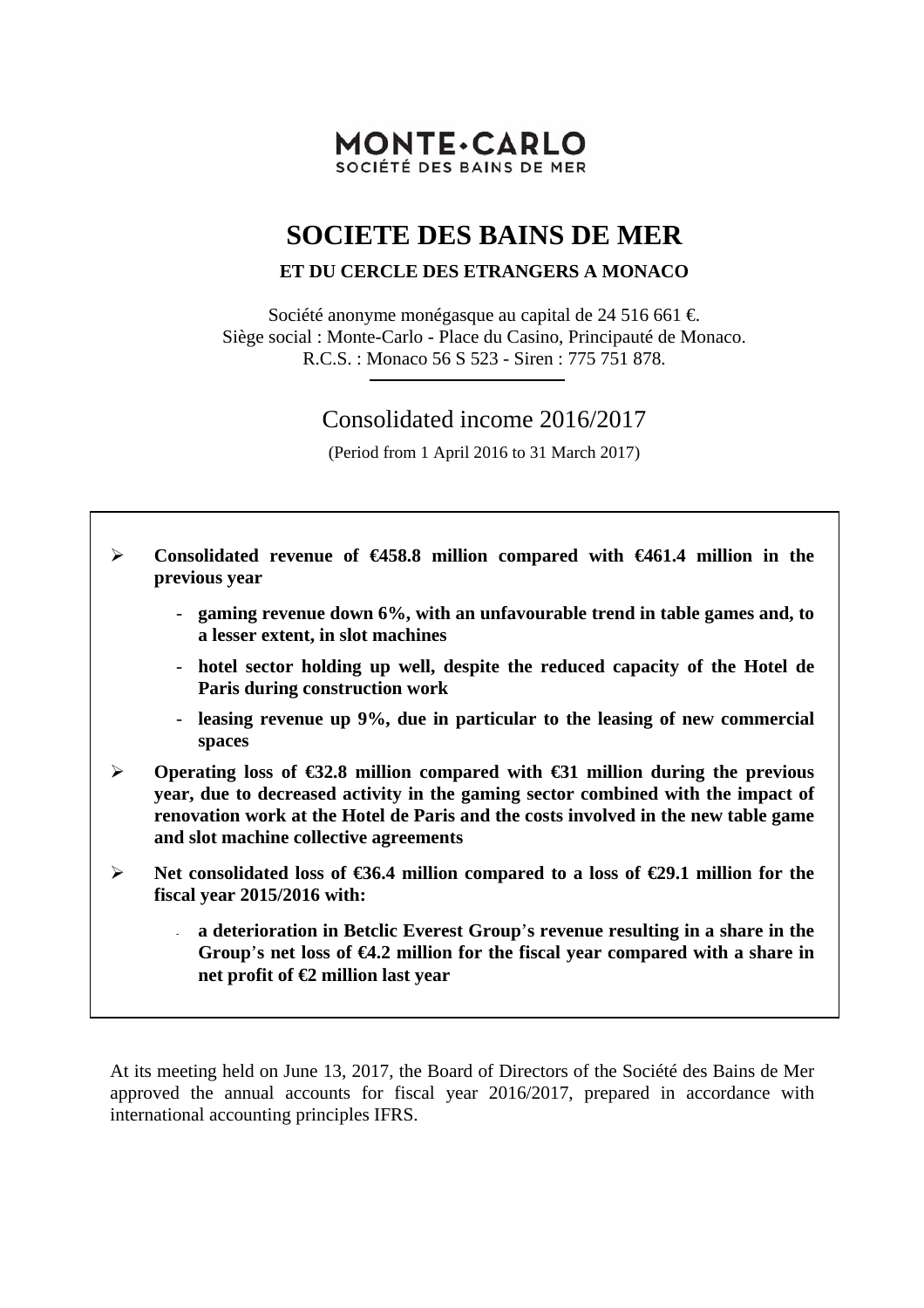| In millions of euros                   | 2015/2016 | 2016/2017 |
|----------------------------------------|-----------|-----------|
| Consolidated revenue                   | 461.4     | 458.8     |
|                                        | $-31.0$   | $-32.8$   |
| Operating income                       |           |           |
| Financial result                       | $\Omega$  | 0.7       |
| BEG equity method & minority interests | 1.9       | $-4.3$    |
| Net result (Group share)               | $-29.1$   | $-36.4$   |

## **Operating loss of €32.8 million compared to a deficit of €31 million during the previous year, due to decreased activity in the gaming sector combined with the impact of renovation work at the Hotel de Paris and the costs involved in the new table game and slot machine collective agreements**

During the fiscal year 2016/2017, the Group reported consolidated revenue of  $\epsilon$ 458.8 million compared to  $\epsilon 461.4$  million in 2015/2016. The decline in activity observed in the gaming sector was partially offset by the increase in the hotel and leasing sectors. It is worth noting that the hotel sector is still significantly impacted by the loss of revenue resulting from the renovation work at the Hotel de Paris.

The **gaming** sector reported revenue of  $\epsilon 201.7$  million compared with  $\epsilon 213.6$  million in 2015/2016, a decrease of 6%. This trend is primarily due to a decrease in table game, with cumulated revenues which fell by 9% over the year. Despite increase in the number of players for table games, a reduction in bettings was noted for cumulated establishments. Revenue from slot machines also fell by 3%. This trend contrasts with the increase of 11% recorded in 2015/2016 and is the result of a payout ratio more favourable to players.

**Hotel** revenue was  $\epsilon$ 218.5 million compared to  $\epsilon$ 213.2 million in 2015/2016. The hotel sector has thus demonstrated good resilience, despite the reduced capacity of the Hotel de Paris during renovation work and the impact of the tragic events which occurred in Nice. This favourable trend, despite reduced results in August, particularly in terms of visitor numbers, is due to improved activity at the Monte-Carlo Bay Hotel and the Hotel de Paris. In addition, the impact of the change to a fixed compensation for several restaurant employees, who previously received a percentage of the service charge, resulted in a nearly  $\Theta$  million increase in revenue.

The **leasing** sector, which combines boutiques and office leasing together with the activities of the Monte-Carlo Bay and Balmoral residences and the new villas du Sporting, reported consolidated revenue of  $\epsilon$ 39.4 million, an increase of 9% compared to previous year. This increase is the result of leasing out new spaces.

Finally, other activities reported consolidated revenue of  $\in$  4.3 million, compared to  $\in$  3.6 million last year.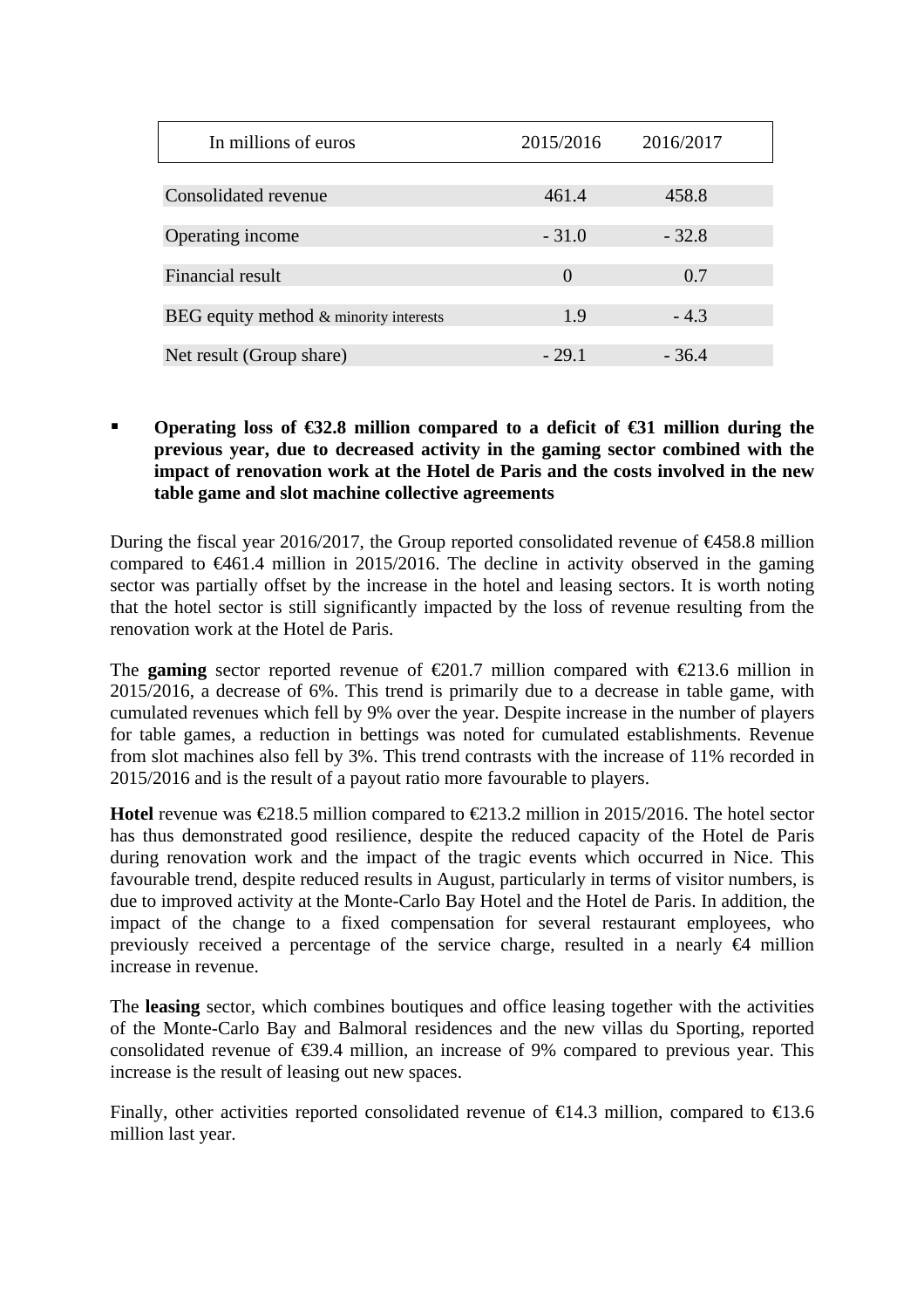S.B.M. Group **operating result** is a deficit of €32.8 million compared to a loss of €31 million during the previous fiscal year.

This deficit is still primarily linked to the Hotel de Paris renovation project, which had an unfavourable impact on operating income of nearly  $\bigoplus$  7 million over the fiscal year, equals to that in 2015/2016. The operating losses due to the reduced accommodation capacity are, however, in accordance with forecasts, which projected operating losses exceeding  $\epsilon$ 50 million over the total duration of the works.

Operating income also continues to be affected by the impact of new table game and slot machine collective agreements, which resulted in additional costs of  $\epsilon 0.1$  million during 2016/2017, compared to  $\bigoplus$  1.3 million the previous year.

Furthermore, the unfavourable trend in gaming sector revenue has been reflected in reduced income from this sector which has not been entirely offset by improved operating income in the leasing sector and other activities.

#### **Financial result was positive, but share in Betclic Everest Group's net loss**

Financial result for the fiscal year 2016/2017 was  $\bigoplus$ .7 million, compared with a balanced financial result in 2015/2016.

Equity-accounting consolidation of Betclic Everest Group, an on-line gaming group in which the Group has a 50% stake, requires the recognition 50% of its net income for the period in question, resulting in a loss of  $\epsilon 4.2$  million compared to a positive share of  $\epsilon 2$  million last year. While Betclic Everest Group benefitted from an increase in gross gaming revenue of 16%, with the opening of new markets and the favourable impact of the European Football Championship, the substantial increase in taxes and the significant marketing costs involved for previous mentioned event led to a reduced net income compared to previous year.

#### **Net result**

Net consolidated loss (Group share) was -€36.4 million compared to -€29.1 million for fiscal year 2015/2016.

### **Financial structure and capital expenditure**

In terms of financial structure, the equity - Group share amounted to  $\epsilon$ 639.2 million as of March 31, 2017, compared to  $655.8$  million at the end of the previous fiscal year.

At the end of March 2017, the Group's cash position net of financial indebtedness was positive at  $\Theta$ 4, compared to a positive position of  $\Theta$ 87 million as of March 31, 2016.

In order to ensure the financing of its two major investment projects – full renovation of the Hotel de Paris and the One Monte-Carlo real estate project – the Group secured bank financing on January 31. Totalling  $\epsilon$ 230 million, these credit facilities allow the Group to withdraw funds in instalments until January 31, 2019. The sums used by that date will then be repaid over time, with the final repayment set for January 31, 2024. As of 31 March 2017, no funds had been withdrawn through these facilities.